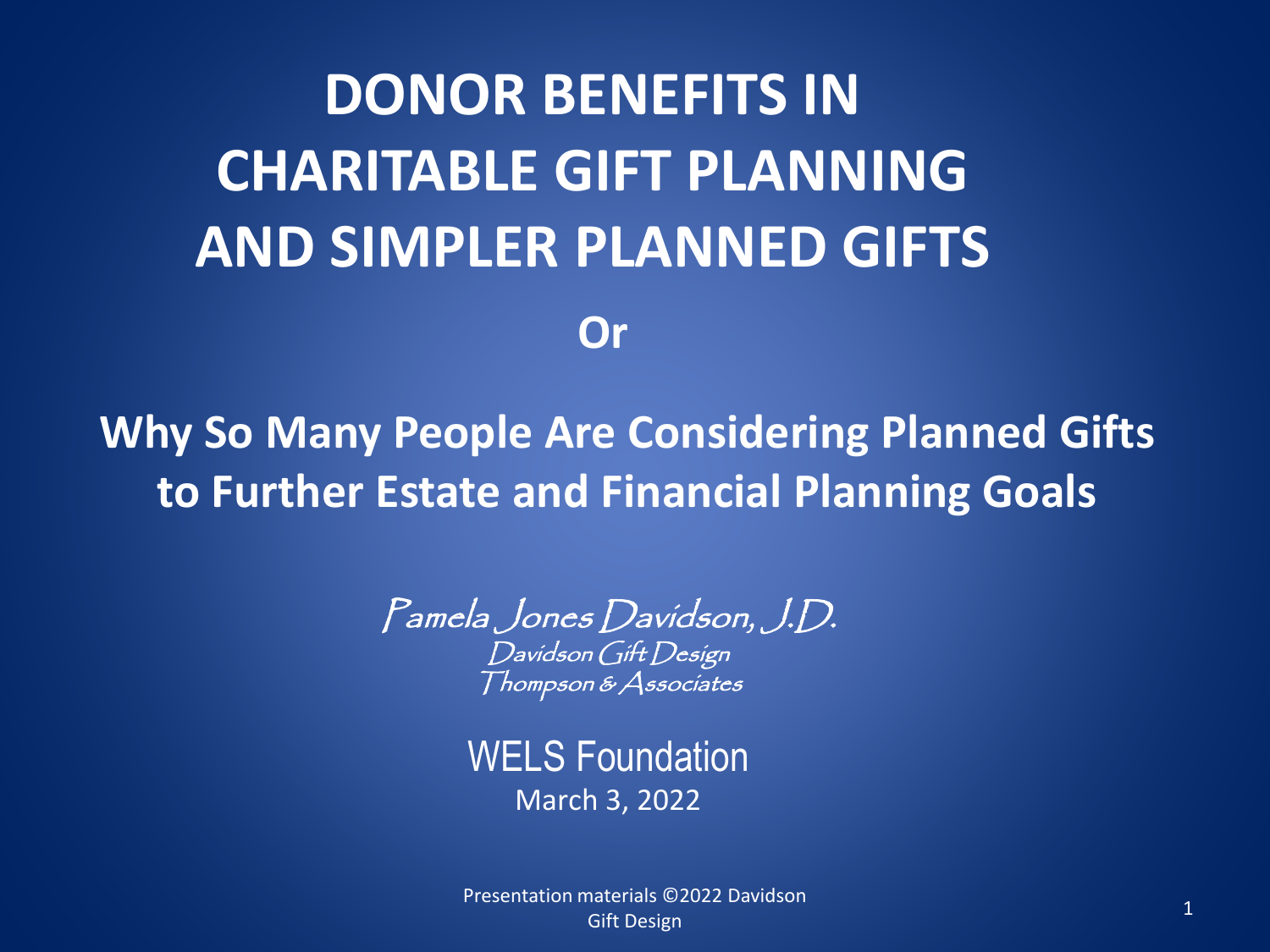# **DONOR BENEFITS IN CHARITABLE GIFT PLANNING**

• Personal satisfaction, the joy and pleasure of becoming a philanthropist for the donor's favored charities, leaving a legacy

• **AND**, also: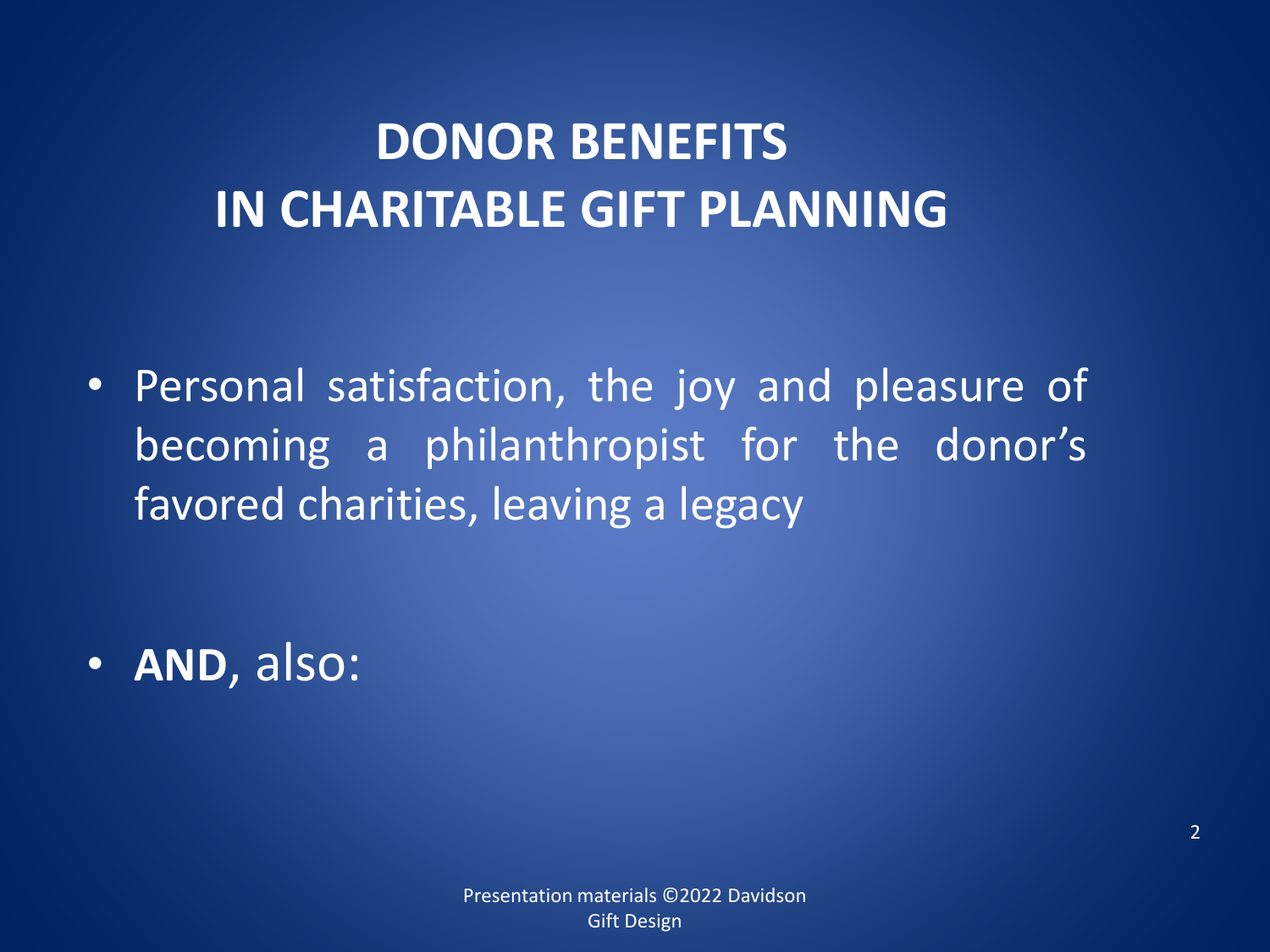#### • **INCOME TAX SAVINGS**

- Reduced income tax
- The avoidance of additional tax on long-term capital gains
- Reduce or avoid income tax owed by the survivor beneficiary of qualified retirement plans

– Income tax deduction with retained life estate, or term of years, of personal residence, vacation home or farm  $\frac{3}{3}$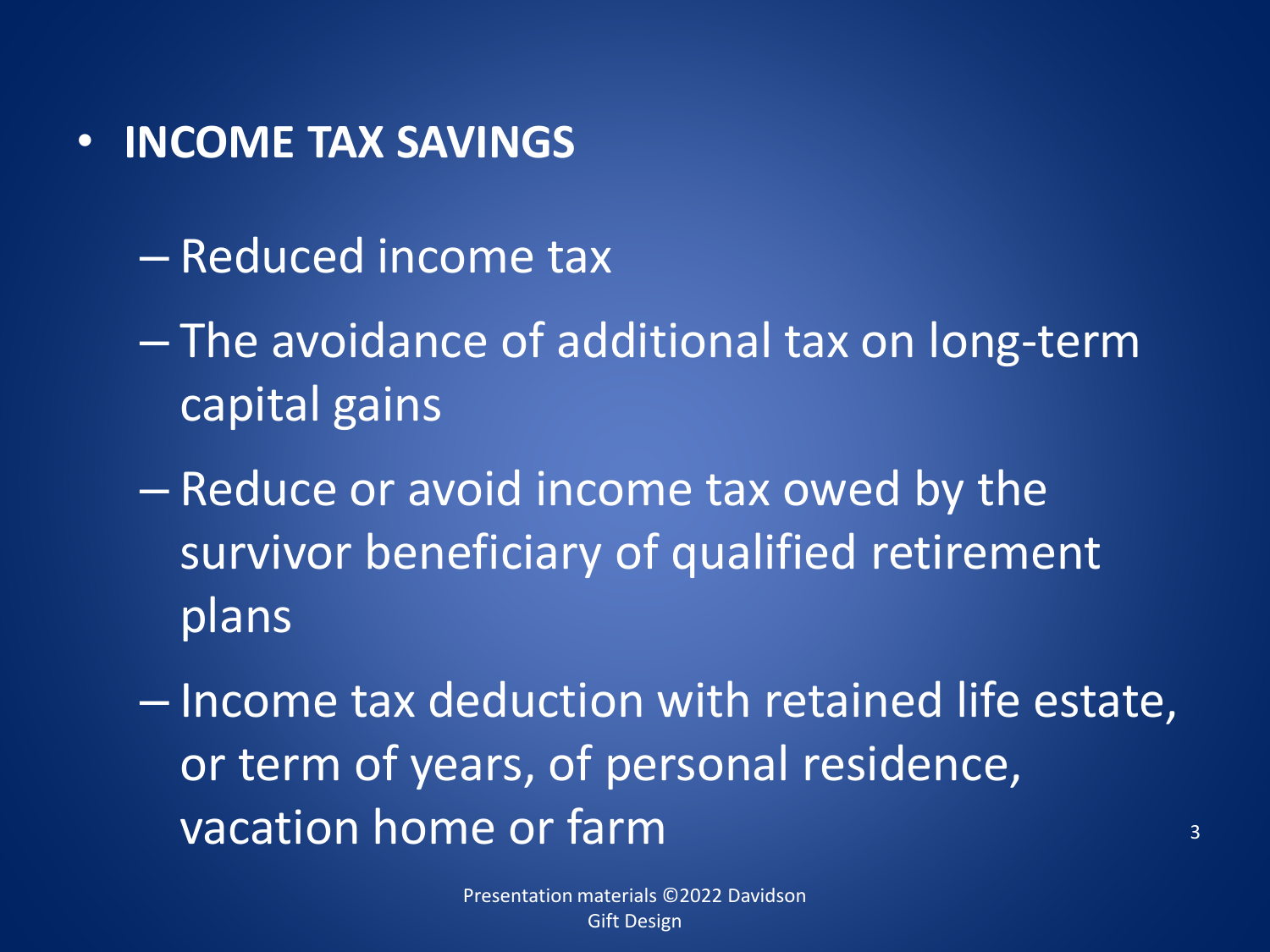## • **GIFT AND ESTATE TAX SAVINGS**

- Lifetime charitable lead trust
- Through lifetime charitable gifts and testamentary provisions
- Significant estate tax savings from charitable income plans where donor and spouse are the only income beneficiaries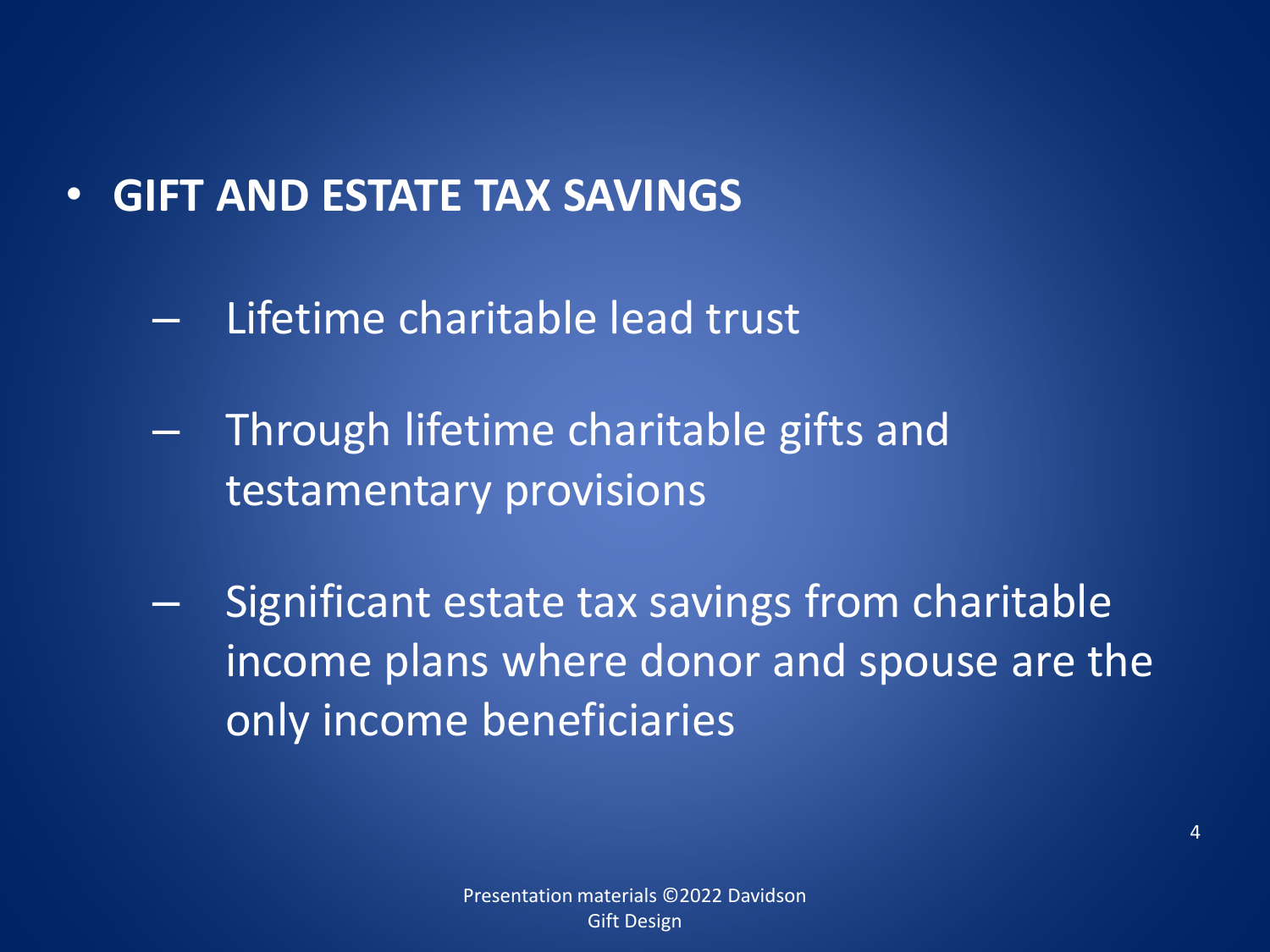- **INCREASED LIFETIME INCOME**
	- Charitable Gift Annuity
	- Charitable Remainder Trust
- **TAX-SHELTERED LIFETIME INCOME**
- **SUPPLEMENTAL RETIREMENT INCOME**
- **ASSET MANAGEMENT, DIVERSIFICATION**
- **FINANCIAL SUPPORT (FIXED OR VARIABLE, FOR A TERM OF YEARS OR LIFE), OF FAMILY MEMBERS OR FRIENDS**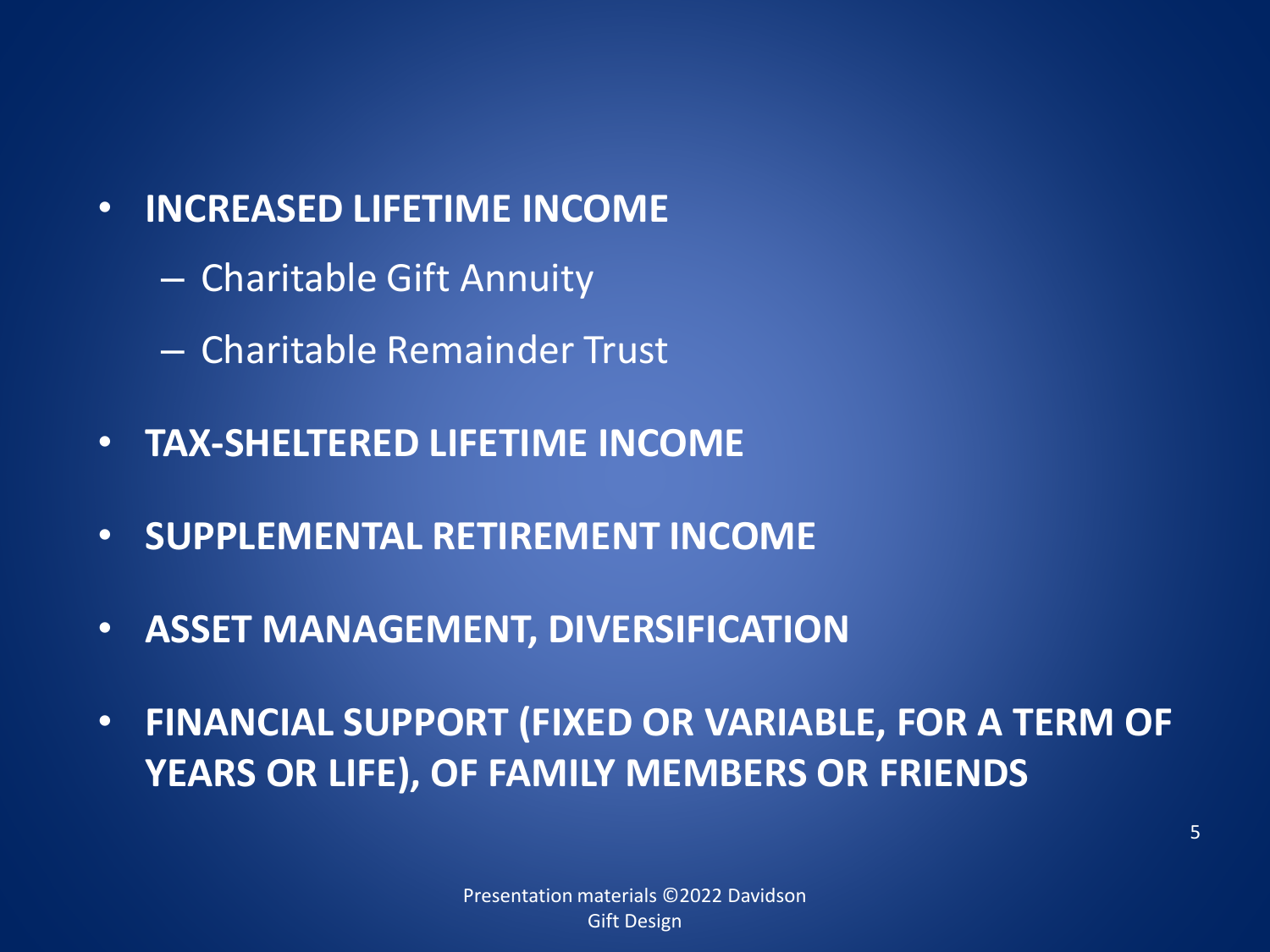#### **SIMPLER TYPES OF PLANNED GIFTS FOR ENDOWMENT WITH LITTLE ADMINISTRATIVE RESPONSIBILITY BY CHARITY**

- Bequests donor includes "magic language" in a *valid* will or testamentary trust
- Beneficial Designations of a Percentage of (Part or All) of (One or More) Retirement Plan Assets - Revocable, Flexible Giving Method, for Almost All Aged Individuals, from Expensive Assets for Family to Inherit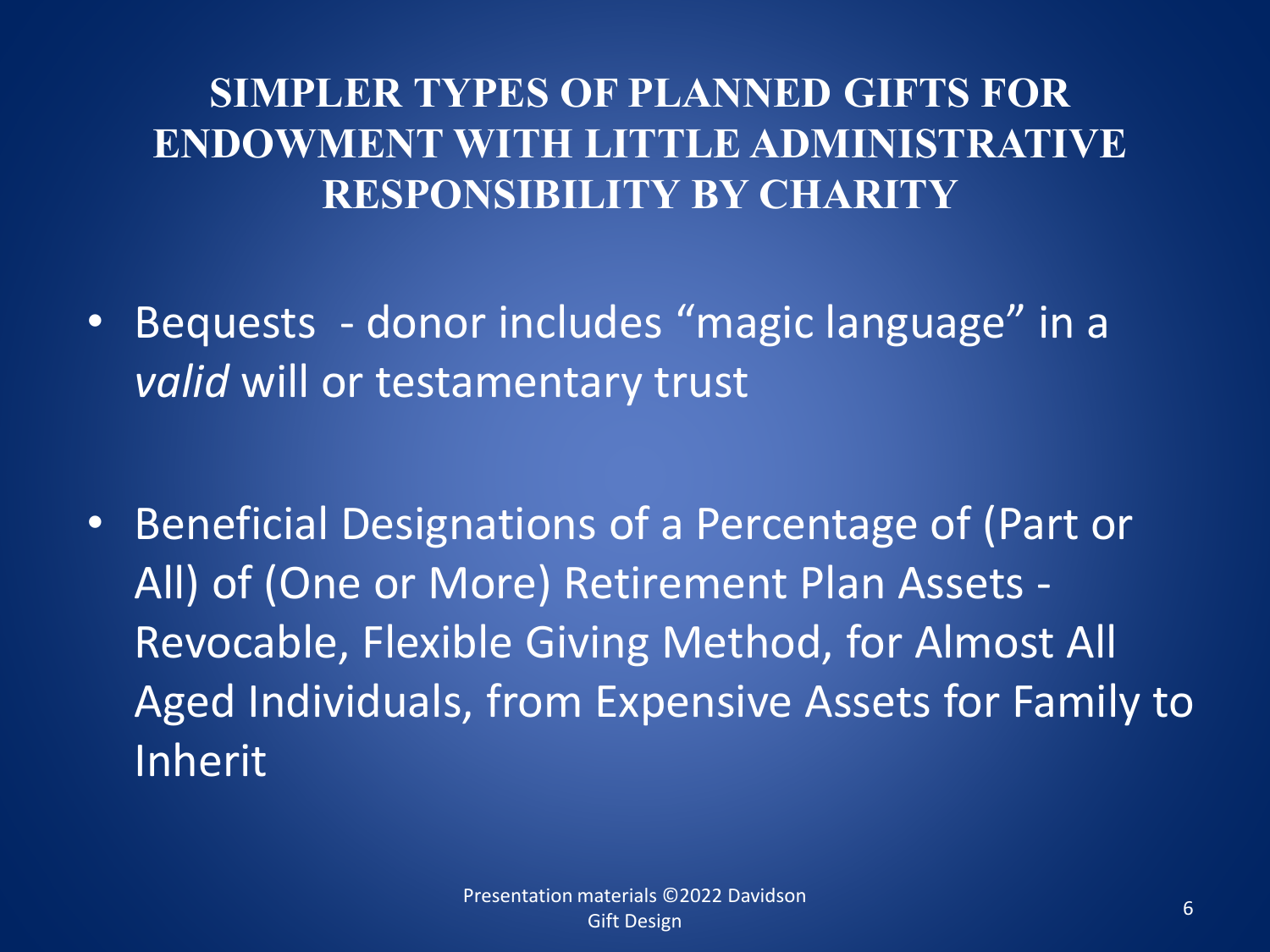- Gifts of Life Insurance Policies That Are No Longer Needed, Gifts Made by Ownership (possible tax breaks) and/or Beneficial Designation of (Part or All) of Existing Life Insurance
- Gifts Funded by Some or All of Your Appreciated Stock or Real Estate (often low yield)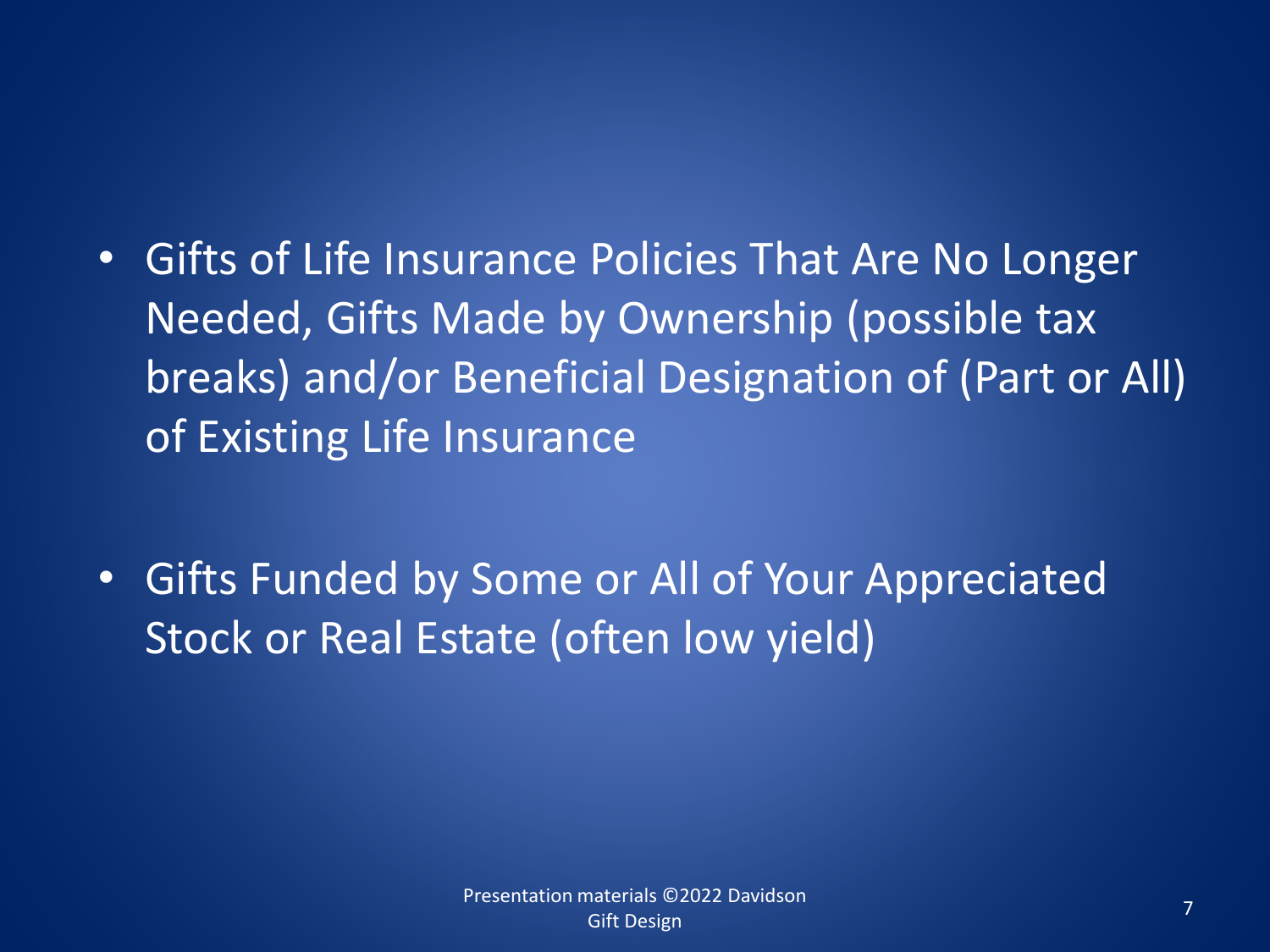- Gifts of Real Property Subject to Life Estate or Term of Years (for donor and spouse, partner, sibling) – a personal residence, vacation home or farm, only
- TOD (Transfer on Death deeds), legal in many states, owner signs new deed or affidavit with designated beneficiary, owner's death certificate filed in same public records where realty located. In a few states, called the Enhanced Life Estate Deed. Avoids probate. Bank accounts too.